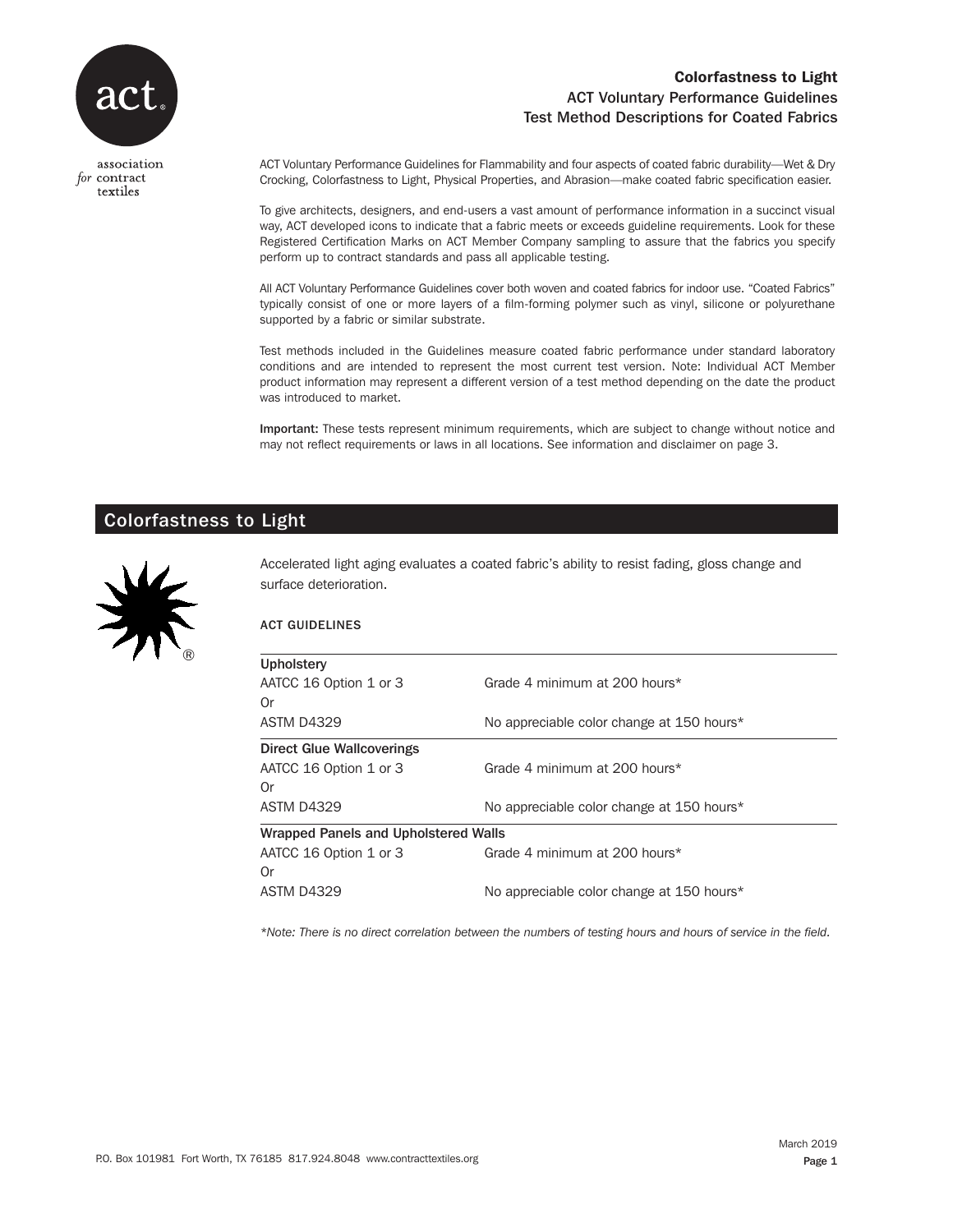

textiles

# Colorfastness to Light ACT Voluntary Performance Guidelines Test Method Descriptions for Coated Fabrics

# TEST METHODS

## AATCC 16 Option 1 or 3\*

The AATCC 16 Option 1 and 3 are test methods of the American Association of Textile Chemists and Colorists (AATCC). ACT recognizes both methods where the only difference is the light source being used. In AATCC 16 Option 1 a Carbon-Arc lamp is used as the light source, and in AATCC 16 Option 3 a Xenon-Arc lamp is used. Under both methods a strip of fabric (part of which is protected by a special paper card) is placed in a Fade-o-meter or Weather-o-meter and exposed to the required number of hours of accelerated fading units (AFU). After the exposure the difference in color between the exposed and protected parts of the fabric are compared to the AATCC gray scale and the degree of fading is rated.

Grade  $5 =$  no fading Grade  $4 =$  slight fading Grade  $1 =$  high degree of fading

\* For complete technical details about AATCC 16 Option 1 or 3: http://www.aatcc.org

### ASTM D4329\*

The ASTM D4329, Q Panel, is a test method of the American Society of Testing and Materials (ASTM), "Fluorescent Ultra-Violet (UV) Lamp Apparatus Exposure of Plastics", (QUV). Exposure conditions appropriate for a product application are defined by the user and are detailed in the test report. To simulate indoor conditions the specimen is exposed to 150 continuous hours of UV light.

\* For complete technical details about ASTM D4329: http://www.astm.org